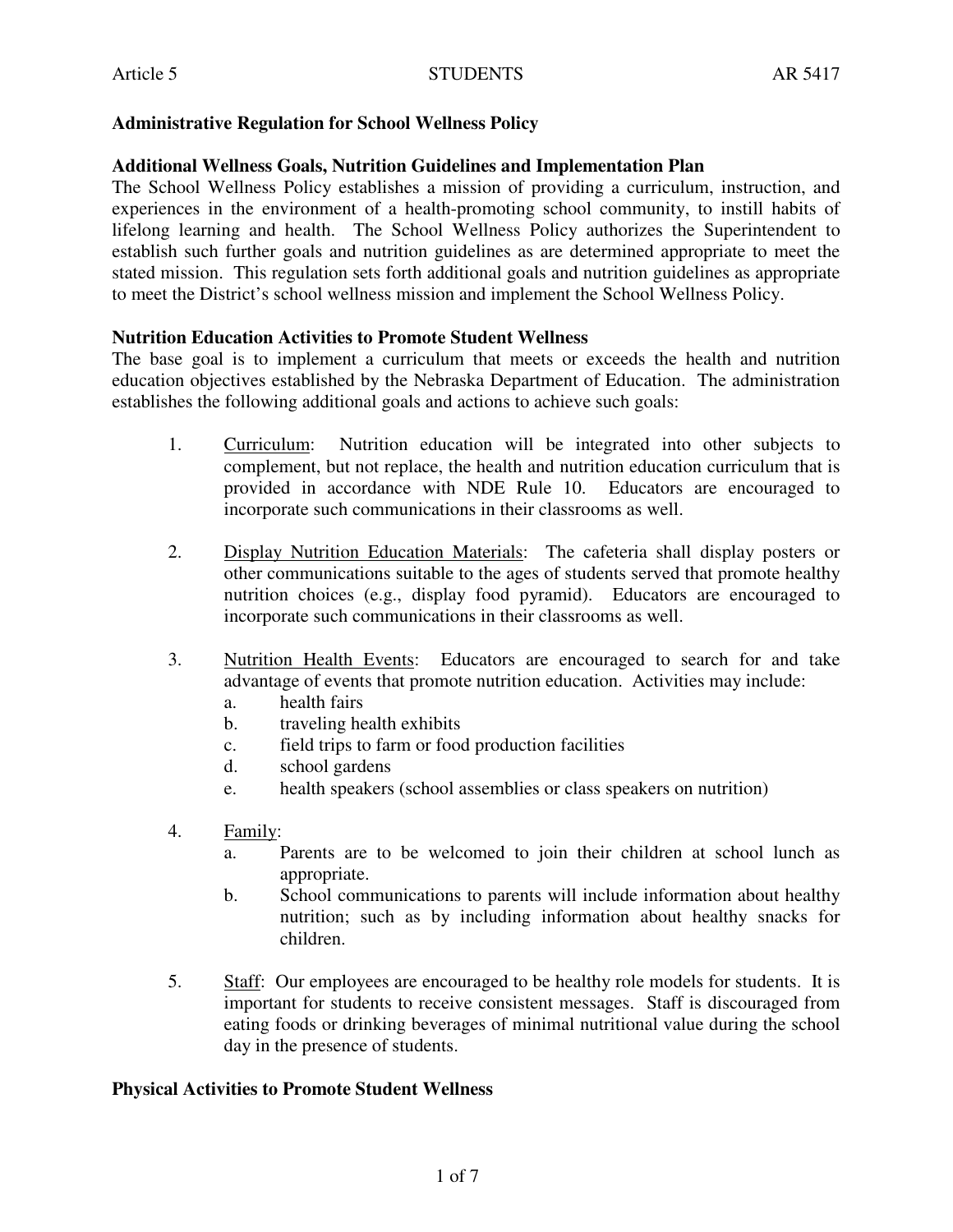Article 5 AR 5417

The established goal is to implement a curriculum that meets or exceeds the health and physical education objectives established by the Nebraska Department of Education. The administration establishes the following additional goals and actions to achieve such goals:

1. Curriculum: Health and physical education will be integrated into other subjects to complement, but not replace, the health and physical education curriculum provided in accordance with NDE Rule 10. Educators are to incorporate physical activity promotion and non-sedentary lifestyles in all subject areas as appropriate.

# 2. Physical Activity During the School Day:

- a. Recess:
	- i. Elementary students will have the opportunity for daily recess. Weather and other conditions permitting, recess will be outdoors. Students who are idle during recess are to be encouraged by supervising staff to engage in physical activity. Daily minimums are as follows: Pre-school: 30 minutes; Grades K-3: 50 minutes (15 for ½ day Kindergarten); Grades 4-6: 35 minutes. Minimums include lunch recess. Minimums are set for "ordinary" days and are subject to modification in the judgment of the educator when events such as field trips, testing, etc. occur during the day.
	- ii. Middle School and High School students will have the opportunity for physical activity during their lunch period. The gym or outside facilities will be open to use during lunch when possible.
- b. Class Time: Physical activity within class periods (e.g. stretching breaks when students are at task for more than 50 minutes) will be encouraged.
- 3. Physical Activity To/From School:
	- a. To encourage biking or walking to school, the administration will work with law enforcement and as appropriate volunteer parent safety monitors to provide safe routes to school. Bike racks will be established commensurate with need.
	- b. In establishing bus pick up/drop off sites, the fact that students will have to walk farther from a particular site will not necessarily be considered as a negative factor.
- 4. As Punishment: Physical activity will not be used as punishment and will not be withheld as punishment. This guideline shall not apply to extra-curricular activities. Educators may use appropriate professional discretion to make exceptions to this guideline. In no event, however, will physical activity be used as a form of corporal punishment.
- 5. Display Physical Activity Educational Materials: The cafeteria, gym and health classrooms shall display posters or other communications suitable to the ages of students served that promote physical activity and non-sedentary lifestyles (e.g., display sports posters, walking fitness posters). Educators are encouraged to incorporate such communications in their classrooms as well.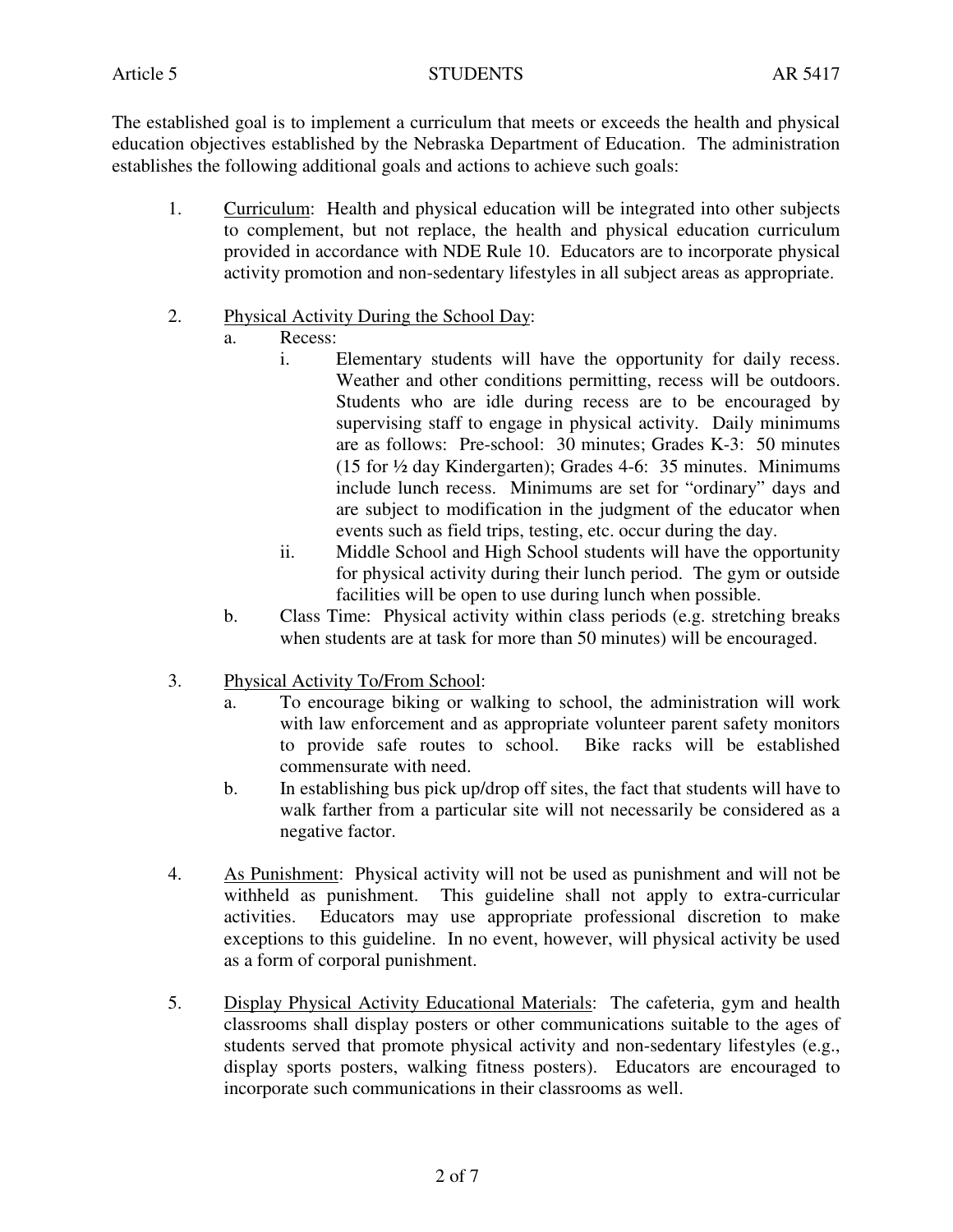- 6. Physical Activity Health Events: Educators are encouraged to search for and take advantage of events that promote physical activity education. Activities may include:
	- a. health fairs
	- b. traveling health exhibits
	- c. field trips to physical activity centers
	- d. physical activity speakers (school assemblies or class speakers representing sports figures, medical people)
- 7. Family:
	- a. The school's physical activity facilities (playground, gym) will be made available to use by parents with their children outside the normal school day, subject to priority use being for children and subject to other competing uses and safety and risk management considerations.
	- b. School communications to parents will include information that promotes physical activity. Such communications may include information about the benefits of physical activity to children and the distribution of information about youth sports programs.
- 8. Staff: Our employees are encouraged to be healthy role models for students. It is important for students to receive consistent messages. Staff is encouraged to be seen engaging in non-sedentary lifestyles. For example, staff is encouraged to walk or bike to work; use stairs even if an elevator available; and share as appropriate personal information about physical activities they engage in to remain fit.

## **Other School Activities to Promote Student Wellness**

The established goal is to offer other suitable opportunities to students to engage in healthpromoting activities. The administration establishes the following additional goals and actions to achieve such goals:

- 1. Extracurricular Programs: The District will offer athletic and other activity programs subject to and in compliance with the bylaws of the Nebraska School Activities Association. Secondary school students will be offered the opportunity to participate in intramural sports activities commensurate with their interests and school resources.
- 2. After-School Facility Uses: The school's physical activity facilities (playground, gym) will be made available to use by students outside the normal school day, subject to other competing uses and safety and risk management considerations.
- 3. Advertising: The administration will monitor advertising that occurs in the school and endeavor to limit messages that promote foods of minimal nutritional value.
- 4. Staff Development: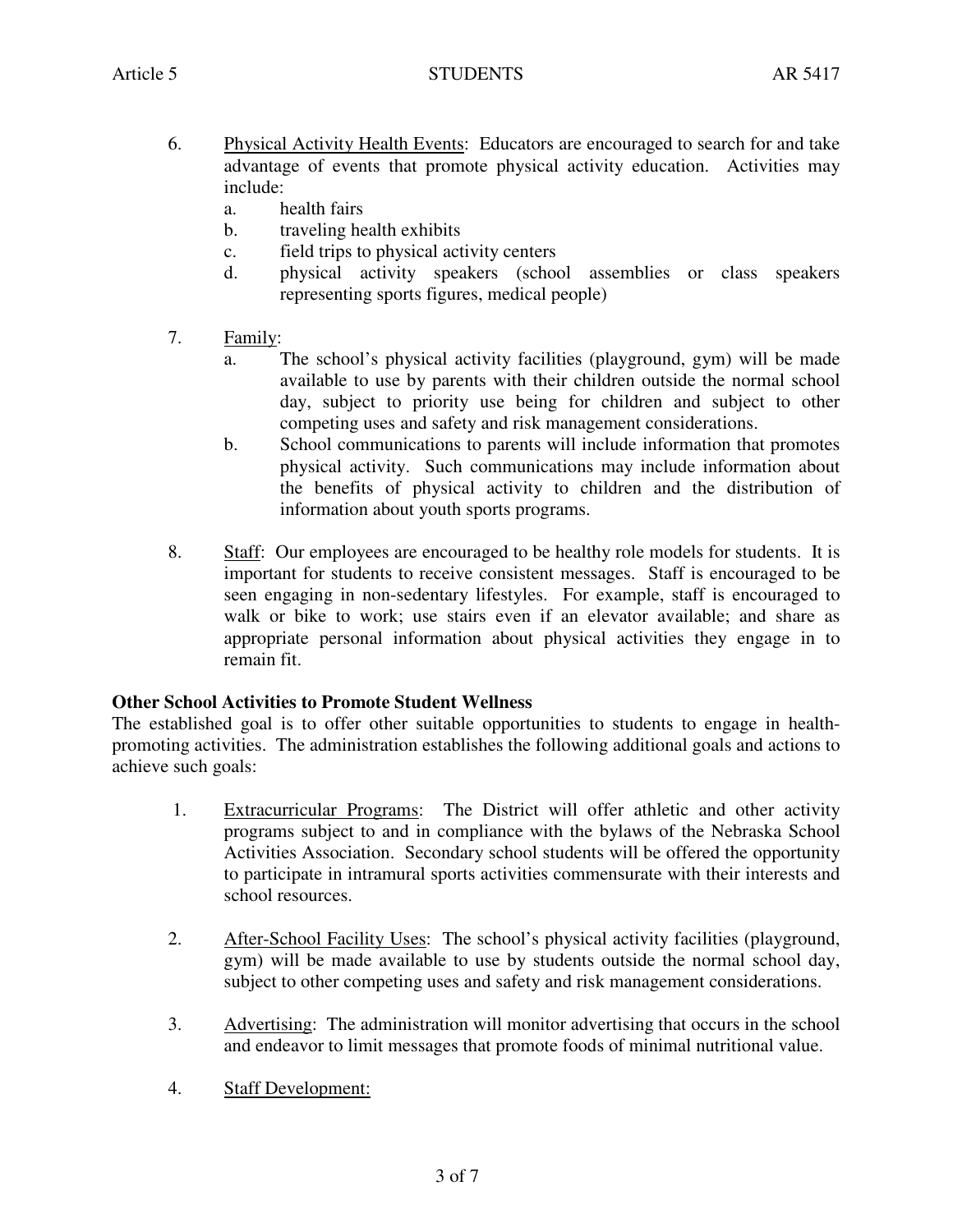- a. Professional staff members will be provided with professional development and guidance on appropriate practices and procedures to implement the school wellness goals and recommendations. Professional development activities will include activities each year related to the integration of physical activities and nutrition education into the academic curriculum, use of food as rewards and denial of physical activities as a disciplinary consequence, and other wellness goals and activities.
- b. The District will provide ongoing training and development for food service staff related to nutrition and wellness goals and activities.
- 5. Community Resources: The administration will coordinate the school wellness program efforts with those available from medical and other community organizations.

## **Nutrition Guidelines**

The established nutrition guidelines for foods available in each school building during the school day are as follows: (1) school breakfast and lunch programs will be offered which meet or exceed the requirements of federal and state law and regulatory authorities and (2) no foods in competition with the school lunch or breakfast program shall be sold or otherwise made available to students anywhere on school premises during the period of one-half hour prior to the serving period for breakfast and lunch and lasting until one-half hour after the serving of breakfast and lunch.

The administration establishes the following additional nutrition guidelines and actions to meet the guidelines:

- 1. Conditions for School Meals:
	- a. Scheduling meals. Lunch periods will be scheduled at times when students are in need of nutrition (e.g., in the middle of their school day). Students will be provided adequate time to eat. In general students will, upon arrival in the cafeteria, have at least 10 minutes to eat breakfast and 15 minutes to eat lunch.
	- b. Conditions for meals. Efforts shall be made to establish comfortable and relaxed eating conditions. The factors to promote these conditions will be a clean, orderly environment, pleasant food services staff, adequate seating, enforcement of student conduct rules and adequate supervision.
- 2. Selection of School Meals:
	- a. School Meals: School meals shall at a minimum meet nutrition requirements established by state and federal law. The school food service staff is to offer meals that are of a nutritional value higher than that required. Emphasize is to be on good menu planning principles that offer healthy food choices including lean meats, a variety of fruits and non-fried vegetables daily, whole grains once each week, and low-fat or nonfat milk daily. Locate these choices where they are readily accessible to students. Limit portion sizes of desserts and fried foods.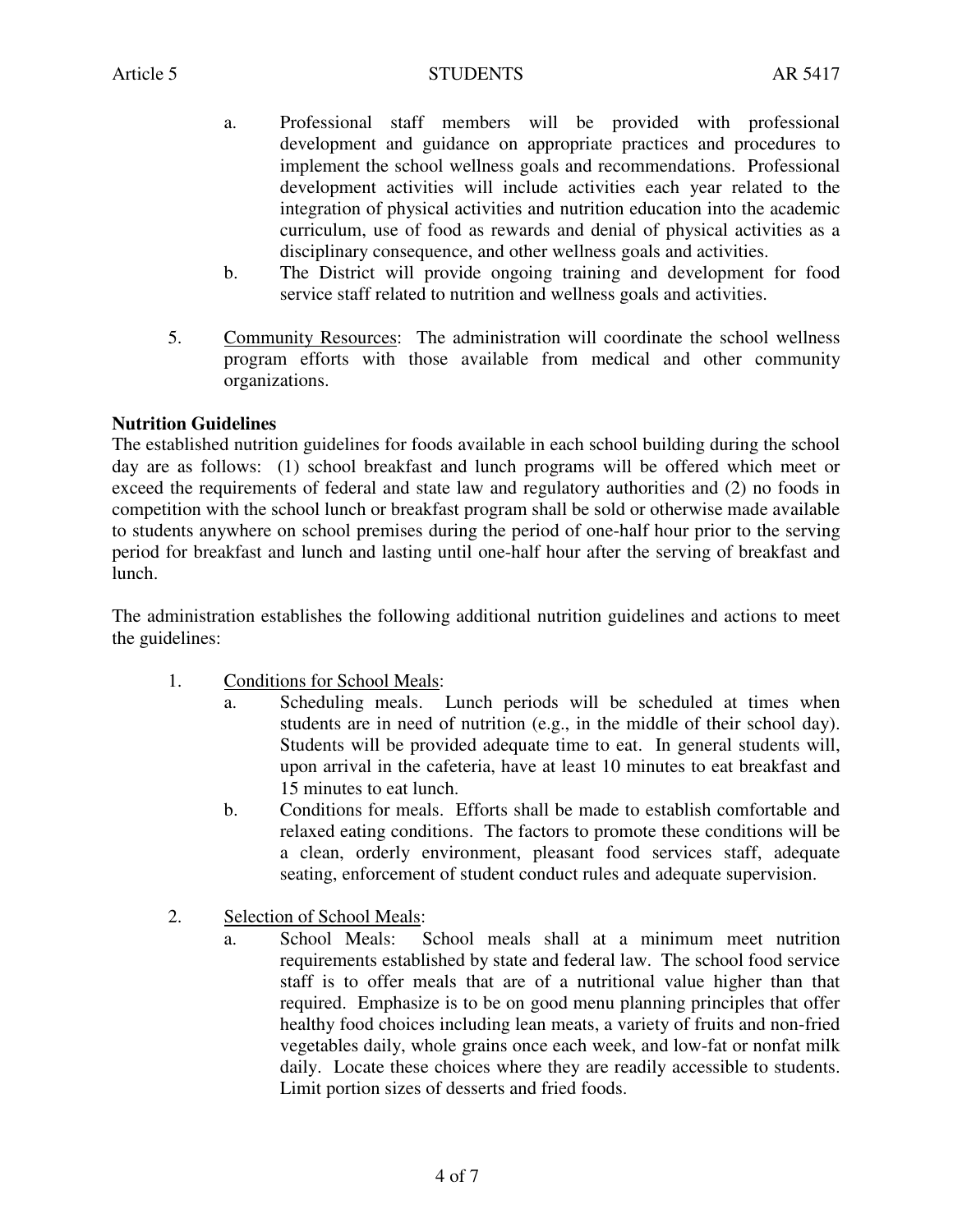- b. Ala carte selections: Elementary students are to be offered balanced meals. Elementary students are not to be sold individual food or beverage selections except for limited portions of low-fat foods, no-fat milk, fruits, and non-fried vegetables. Middle School and High School students may be sold foods and beverage ala carte provided that ala carte items not include foods of minimal nutritional value and that the offerings include fruits, non-fried vegetables, and healthy beverages (waters and 100% fruit juices).
- 3. Student's Meals From Home: Students will be discouraged from sharing food and be prohibited from sharing foods brought from home. Parents will be encouraged via health promotional materials to make healthy choices for student lunches.
- 4. Closed Campus. To encourage students to eat a nutritious lunch, students will not be permitted to leave school during the school day for the purpose of lunch. Exceptions: Students may leave at lunch time if they will be eating lunch at home, with parent permission. Juniors and Seniors may leave campus for lunch, even if they will not be eating at home, with parent permission. Students who leave campus for lunch may not bring any purchased meals or other food back to school. The administration may grant special exceptions to the closed campus rule as needed (e.g., for students with special dietary needs).
- 5. Vending machines:
	- a. Vending machines will not be available for student use at any school for the period of ½ hour before and ½ hour after breakfast and lunch periods.
	- b. Elementary school students: Vending machines with foods of minimal nutritional value will not be available to use by elementary school students at any time during the school day.
	- c. Middle school students: Vending machines with foods of minimal nutritional value will not be available to use by middle school students for the period of 1 hour before and 1 hour after breakfast and lunch periods.
	- d. High school students: Vending machines with foods of minimal nutritional value will not be available to use by high school students for the period of 1 hour before and 1 hour after breakfast and lunch periods.
	- e. Promotion of Healthy Choices: At least one vending machine in each school building shall include healthy choices (e.g., water, 100% fruit juices, low-fat/non-fat milk, animal crackers, granola bars, whole-grain fruit bars, pretzels, nuts, plain trail mix).
- 6. Foods available during the school day:
	- a. Water: Students will be allowed access to water during the school day. Water fountains are available. Educators may in their discretion allow students to bring water bottles to classes. Students will not be permitted to bring soda pop or other drinks or food to class.
	- b. Food rewards. Food will not be used as rewards. No foods are to be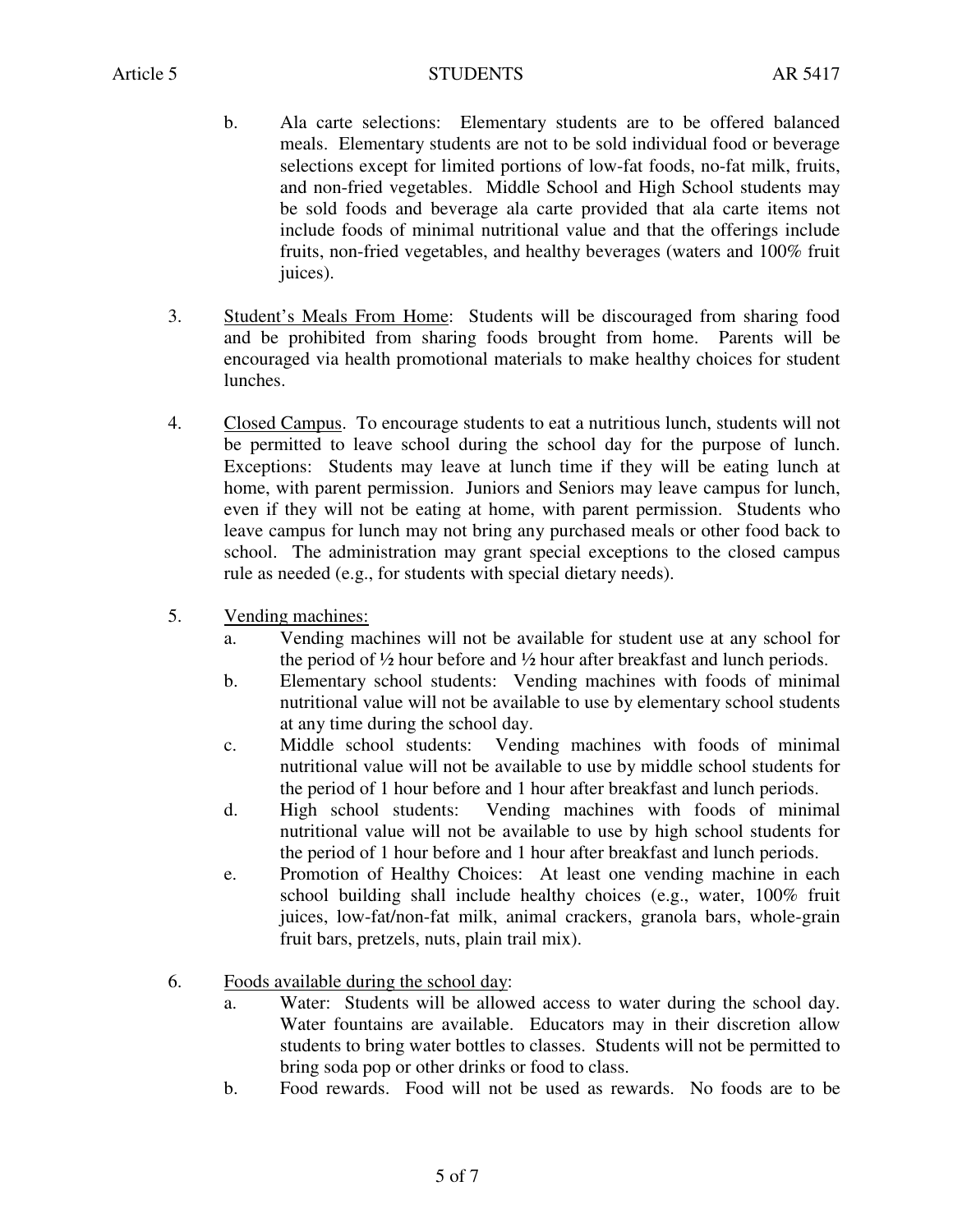provided by the school or school staff during instructional time except: healthy foods, foods provided for instructional purposes (e.g., cultural programs, FCS classes, and foods given in accordance with a special education student's IEP).

- c. Classroom Celebrations:
	- i. Staff is not to offer students foods of minimal nutritional value for classroom celebrations.
	- ii. Parents are to be encouraged to bring healthy foods for classroom celebrations.
- 7. Fund-raising:
	- a. School clubs are not to sell food for the period of  $\frac{1}{2}$  hour before and  $\frac{1}{2}$ hour after breakfast and lunch periods.
	- b. Student clubs are encouraged to not sell foods of minimal nutritional value as part of fund-raising efforts.
	- c. Each activity sponsor shall report to the Principal the percentage of total fund-raising receipts from sales of foods of minimal nutritional value as of the end of each school year.
- 8. School activities/events:
	- a. Athletes: Student athletes serve as role models. Coaches are to encourage healthy eating by student athletes. The coaches' conduct rules may limit consumption of foods of minimal nutritional value by their athletes during their sport season.
	- b. Concessions: Concession stands will include healthy food choices. Efforts will be made to reduce offerings of foods of minimal nutritional value.
- 9. Definition of Foods of Minimal Nutritional Value: For purposes of this regulation, "foods of minimal nutritional value" has the same meaning as in the federal regulations for the National School Lunch program. Foods of minimal nutritional value are as follows:

 Food of minimal nutritional value means: (i) In the case of artificially sweetened foods, a food which provides less than five percent of the Reference Daily Intakes (RDI) for each of eight specified nutrients per serving; and (ii) in the case of all other foods, a food which provides less than five percent of the RDI for each of 8 specified nutrients per 100 calories and less than 5% of the RDI for each of eight specified nutrients per serving. The 8 nutrients to be assessed for this purpose are – protein, vitamin A, vitamin C, niacin, riboflavin, thiamine, calcium, and iron.

Specific foods of minimal nutritional value are:

- (1) Soda Water.
- (2) Water Ices (except those which contain fruit or fruit juices).
- (3) Chewing Gum.